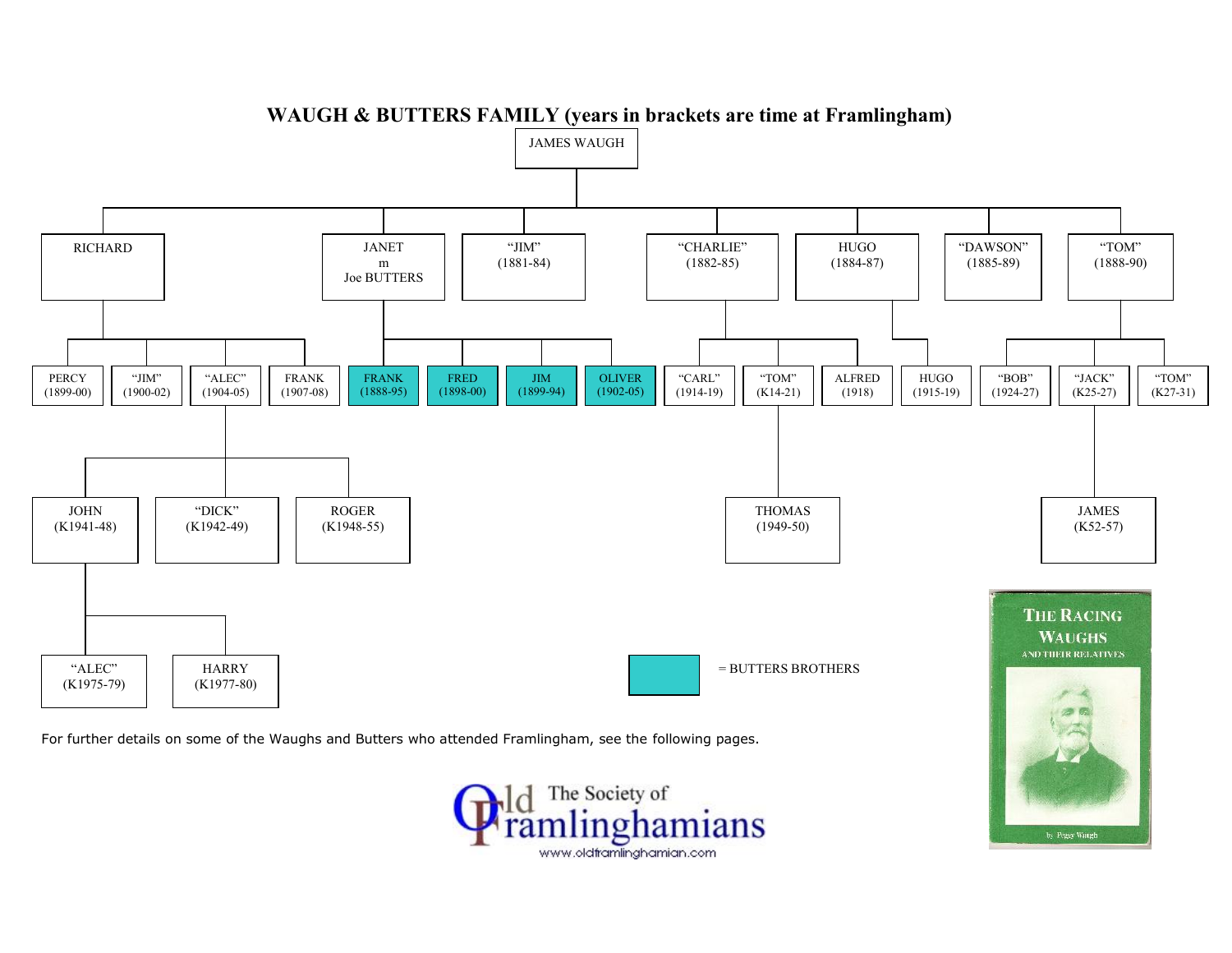# **WAUGH & BUTTERS FAMILY (years in brackets are time at Framlingham)**

In order of attending Framlingham :-

## **COLONEL "JIM" WAUGH (1881-84)**

He was born in March 1866. When 21 (1887) he joined the London Scottish Rifle Volunteers, but in 1891 transferred into the British South African Company Police and then the Imperial Light Horse, a voluntary cavalry corps with whom he fought in the Boer War. After fierce fighting he was surrounded at Ladysmith and went through the famous siege, forced to eat rats to stay alive. After the war he joined the Staff of Administration of the South West African Protectorate and eventually became a fruit farmer, growing mainly oranges. During WW1 he joined the Natal Light Horse and also spent some time in the army in German West Africa.

He was the first secretary of the SOF.

# **CHARLES "Charlie" R W R WAUGH (1882-85)**

He trained in Austria and Germany, hence his house and son were called after Carlburg! He assisted his brother Richard, but had few successes in racing, because he didn't get many good horses to train. He also trained for Mr Austin, Mr Buston and for Sir Victor Sassoon. In 1903 he won the Lincoln Handicap with Over Norten, in 1908 he won the Cambridgeshire with Marcovil, in 1914 won the Chesterfield Cup with Kiltoi and in 1930 won the Manchester Cup with Mint Master.

He was also Vice Chairman of Newmarket District Council. He died in 1948.

See http://www.horseracinghistory.co.uk/hrho/action/viewDocument?id=913

# **"HUGO" EDWIN OTHO WAUGH (1884-87)**

He was born in October 1871 and took on a grocers shop in Newmarket and became a tradesman rather than a trainer.

He died in January 1933 at the age of 61.

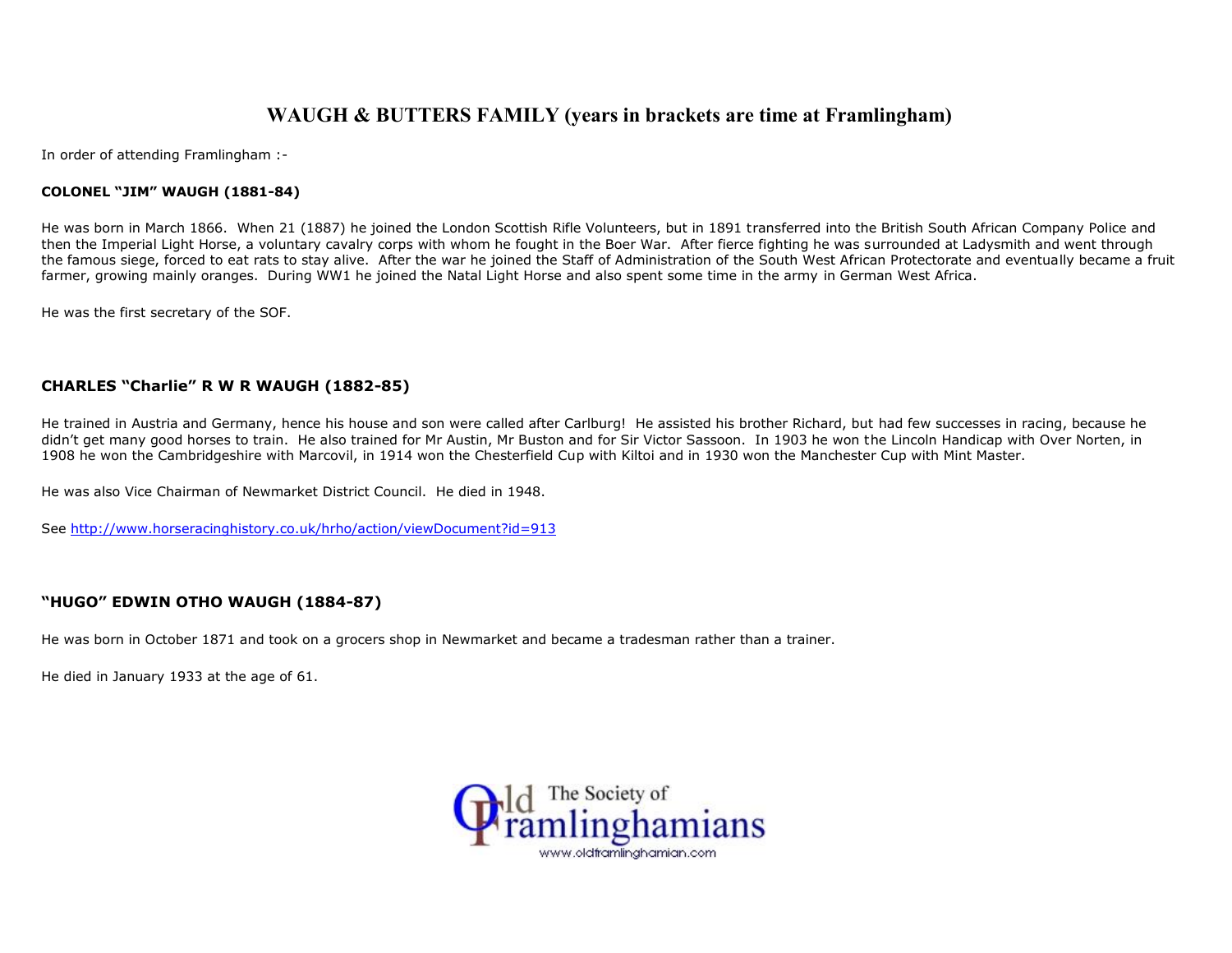# **MATTHEW "DAWSON" WAUGH (1885-89)**

He was born in 1873 while his father was based in Poland and was the  $7<sup>th</sup>$  son of a  $7<sup>th</sup>$  son! He was very well grounded in stable management by his father. He used to feel all his horses legs each morning saying "Any fool can see when a horse is lame, but it takes an expert to detect the slightest bit of heat, when a leg needs to be rested."

He was first of all assistant to John Porter at Kingsclere. He then took the place of his ill brother Willie (who did not attend Framlingham) as trainer for Prince Festitics in Hungary. His time in Hungary was very successful, winning every big race for the Prince. In 1908 he returned with his family to Somerville Lodge in Newmarket to become private trainer for Walter Raphael. His racing colours were orange with brown braid and cap. The first winner he actually owned himself was Diagoras, ridden by Otto Madden, brother of Arthur Madden, who was interned at Ruhleben with **Percy Waugh (99-00)** and **Alec Waugh (04-05)**. Within 4 years of returning to England he had won the 1912 Derby with Tagalie (a filly which was very rare for the Derby) and had twice been a close second with Louviers in 1909 and Louvois in 1913 (the year a suffragette was killed by the King's horse).



He retired to Bournemouth in the late 1940's and handed his stable on to his nephew, **Jack Waugh (K25-27)**. He was President of the SOF. He died on 3 November 1955 at the age of 83.

In 1913 he gave the altar in the College Chapel and in 1914 was SOF President.

See http://www.horseracinghistory.co.uk/hrho/action/viewDocument?id=1116

## **ROBERT THOMAS "Tom" WAUGH (1888-90)**

He was born in January 1874. Like many in his family, he was a racehorse trainer based in Newmarket, Suffolk. In 1908 he won the Liverpool Aintree Cup with Santeve and in 1920 he trained the winner of the 1000 Guineas – Cinna for Sir Robert Jardine. He owned a plot of land between the Fordham and Snailwell roads, where he kept Red Poll cattle and White Wyandotte hens and eventually built a house called Meynell. He also had a number of racing pigeons. He retired in 1940 and died in Newmarket in May 1946 at the age of 72.





Tagalie

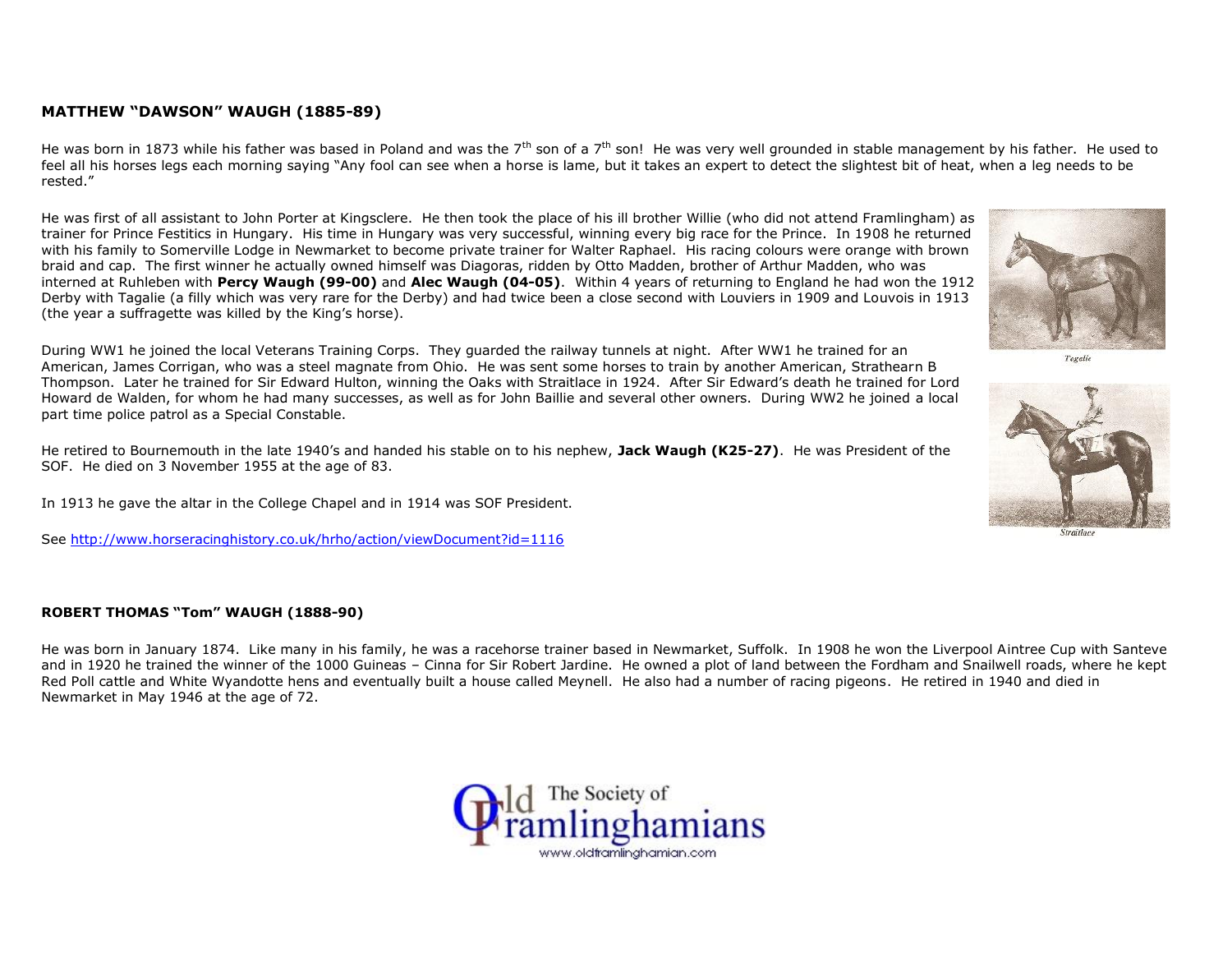## **JOSEPH ARTHUR "FRANK" BUTTERS (1888-95)**

Frank Butters was Champion Trainer 8 times between 1927 and 1949. In addition to training the winners of 15 Classics in England he also trained Irish Derby winners Turkhan, Nathoo and Hindostan and Prix de L'Arc de Triomphe winner Migoli for the Aga Khan III.

Frank Butters was born in Austria, where his father Joseph rode and trained, and became a successful trainer there himself. During the 1914-18 war he was nominally interned, then trained in Italy before being given a 4 year contract as private trainer to the 17th Earl of Derby at Stanley House, Newmarket, becoming leading trainer in his first year there, 1927. When Lord Derby withdrew from racing for economic reasons, Butters leased the Fitzroy Stables in Newmarket as a public trainer. Here he trained for Mr A W Gordon and, later, the Aga Khan III and the 5th Earl of Durham. He considered Bahram to be the best horse he ever trained.

Important successes:

| <b>2000 Guineas</b><br>Bahram 1935<br>(T) |      |     | 1000 Guineas<br>Fair Isle 1930 (T) |      |     | Derby<br>1935<br><b>Bahram</b><br>(T)  |          |      |     |  |
|-------------------------------------------|------|-----|------------------------------------|------|-----|----------------------------------------|----------|------|-----|--|
|                                           |      |     |                                    |      |     | Mahmoud 1936<br>(T)                    |          |      |     |  |
| Oaks                                      |      |     | <b>St Leger</b>                    |      |     | Other major race(s)                    |          |      |     |  |
| Beam                                      | 1927 | (T) | Fairway                            | 1928 | (T) | (featuring horses in this database)    |          |      |     |  |
| Toboggan                                  | 1928 | (T) | Firdaussi 1932                     |      | (T) | Princess of Wales's Stakes             | Colorado | 1927 | (T) |  |
| Udaipur                                   | 1932 | (T) | Bahram                             | 1935 | (T) | Eclipse Stakes                         | Colorado | 1927 | (T) |  |
| Light Brocade                             | 1934 | (T) | Turkhan                            | 1940 | (T) | Eclipse Stakes                         | Fairway  | 1928 | (T) |  |
| Steady Aim                                | 1946 | (T) | Tehran                             | 1944 | (T) | <b>Champion Stakes</b>                 | Fairway  | 1928 | (T) |  |
| Masaka                                    | 1948 | (T) |                                    |      |     | <b>Champion Stakes</b>                 | Fairway  | 1929 | (T) |  |
|                                           |      |     |                                    |      |     | <b>Champion Stakes</b>                 | Umidwar  | 1934 | (T) |  |
|                                           |      |     |                                    |      |     | Jockey Club Stakes                     | Umidwar  | 1934 | (T) |  |
|                                           |      |     |                                    |      |     | Dewhurst Stakes, Newmarket Bala Hissar |          | 1935 | (T) |  |
|                                           |      |     |                                    |      |     | L'Arc De Triomphe                      | Miaoli   | 1948 | (T) |  |

**Sir Alfred Munnings (1891-92)** who was at the College with Frank, painted Mahmoud at the 1936 Derby. This painting was later used on a postage stamp.

He was President of the SOF and died in 1958.

## **FREDERICK "Fred" STANLEY BUTTERS (1898-00)**

He was born on 3 December 1887. Unlike his brothers, he did not enjoy his time at the College and left after a couple of years. After finishing school he went to work for his father at Kremlin House, becoming his travelling headman. Just before WW1 he went out to Austria to join his brother Frank, where he was interned for a short while.



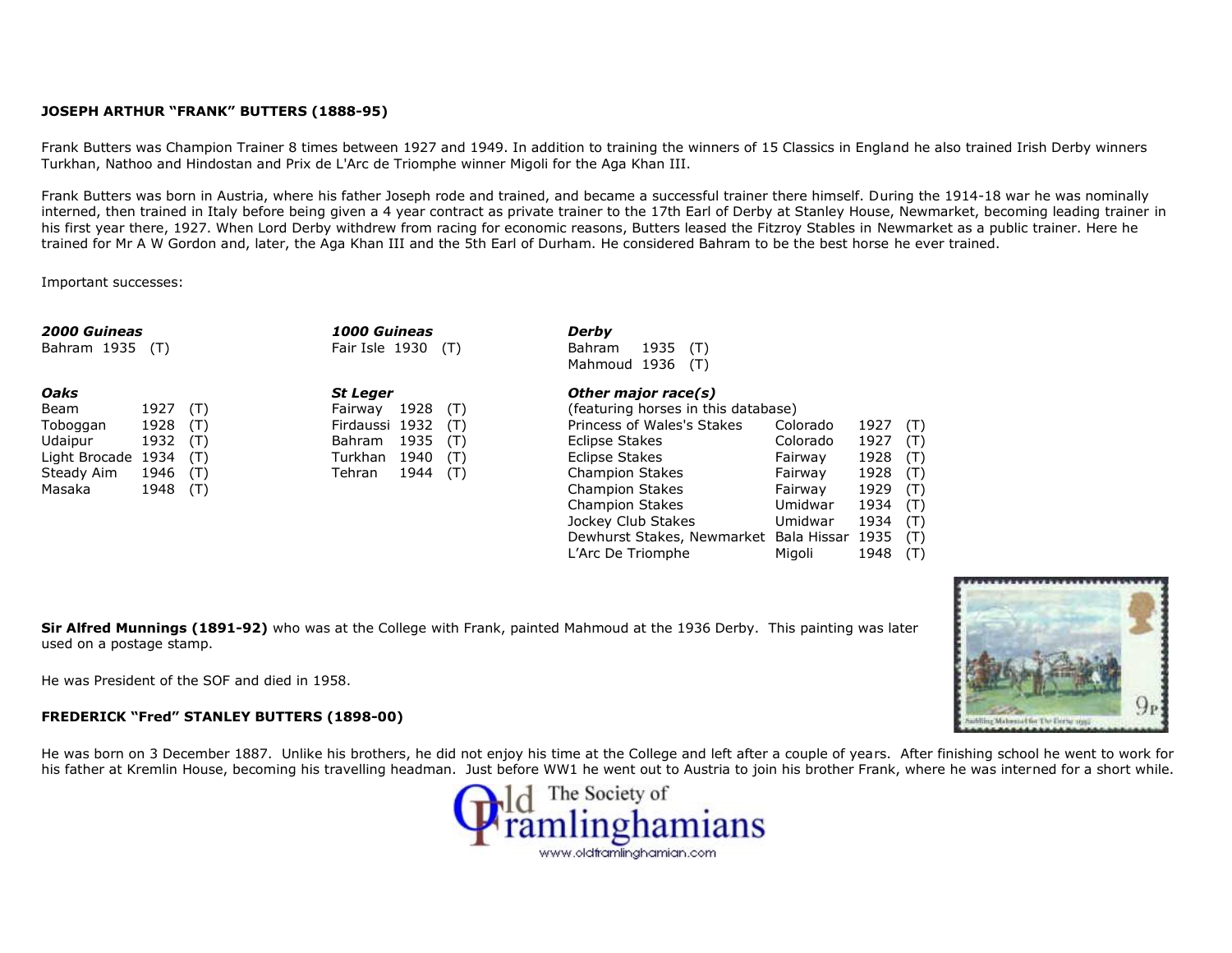By 1915 he had acquired a few horses of his own to train, which he did with some success in Austria and Italy. In 1919 he came back to Newmarket and started training there. In 1924 he leased Beverley House stables from his brother-in-law. He then moved to Heath House where he gradually built up a stable of a dozen or so. When his father Joe died, he took over at Kingsclere.

His greatest success was training Midday Sun to win the Coronation Derby of 1937 for his patron Lettice Miller. They had very nearly won the Oaks two years earlier when the filly Ankaret was beaten only by a short head. She was also the first lady owner to win the Derby at Epsom. This win brought off a hat trick for the Butters brothers in this race. Midday Sun went on to win the Hardwicke Stakes in the same year.

In 1939 Kingsclere was shut down and he trained instead at Colana House, Newmarket until his retirement in 1950. He died in August 1967.

## **"PERCY" RICHARD WAUGH (1899-1900)**

He was born on 25 November 1882. He was also a racehorse trainer, but based in Hoppegarten, Germany. I can find no information on winners. During WW1 he was interned in Ruhleben prison camp, along with his brother Alex, from the beginning of November 1914 for 4 years. They were housed in 23 barracks about 200 men in each, with six men in each box and only a sack filled with straw and a thin blanket were provided as bedding. After WW1 he trained again in Germany, before going to Denmark, where he was a leading trainer for many seasons and had numerous Classic winners in Scandinavia. During WW2 he was very involved with the underground during the German occupation, using various boxes in the stable yard for storage and other anti Nazi activities. After the war he was based at Damgarden and exercised his horses on the racecourse at Klampenborg.

In March 2011 we were contacted by Casper Waugh Stjerne Jensen. Percy was his great great grandfather and he lives in Denmark. He had the following additional information on his great great grandfather :-

"He is one of the greatest trainers/personalities in Danish Derby History. He trained many horses for the Derby and won the Danish and Spanish Derbys with 20 different horses - 13 triumphs in Denmark and 7 in Sweden. The first triumph came in 1910 on Klampenborg racecourse. He went on to win with KLAMPENBORG (1910), LILLE CLAUS (1911), MARQUETTE (1912), LARCH (1929), HOLGER DANSKE (1932), NILS (1933), SAN FRANCISCO (1935), CAVALLO (1936), LUNDTOFTE (1938), SUNBEAM (1939), ASA THOR (1945), HALLO (1946), VARNA (1947). In Sweden he won with LARCH (1929), NILS (1933), SAN FRANCISCO (1935), CAVALLO (1936), LUNDTOFTE (1938), SKIRNER (1944), HALLO (1946).

Percy's son, Richard Wilhelm Waugh, "Willie" also went on to win 3 Derbys in Denmark with SKYMASTER (1948), FAR WEST (1950), BOLZANO (1961). He was the first trainer to win all Derbys in Scandinavia (Denmark, Norway and Sweden) in 1950 with same horses "Far West"."

#### **LT COLONEL JAMES "Jim" WAUGH BUTTERS OBE (1899-1904)**

Like his brothers he was brought up in Germany and after attending the College returned to Germany where he became fluent in German and apart from during WW1 he lived in Germany until 1929. he never wanted to train but begged his father to allow him to become a vet. However, his father found him too valuable as the secretary who dealt with all the correspondence and acted as a popular go between with the owners.

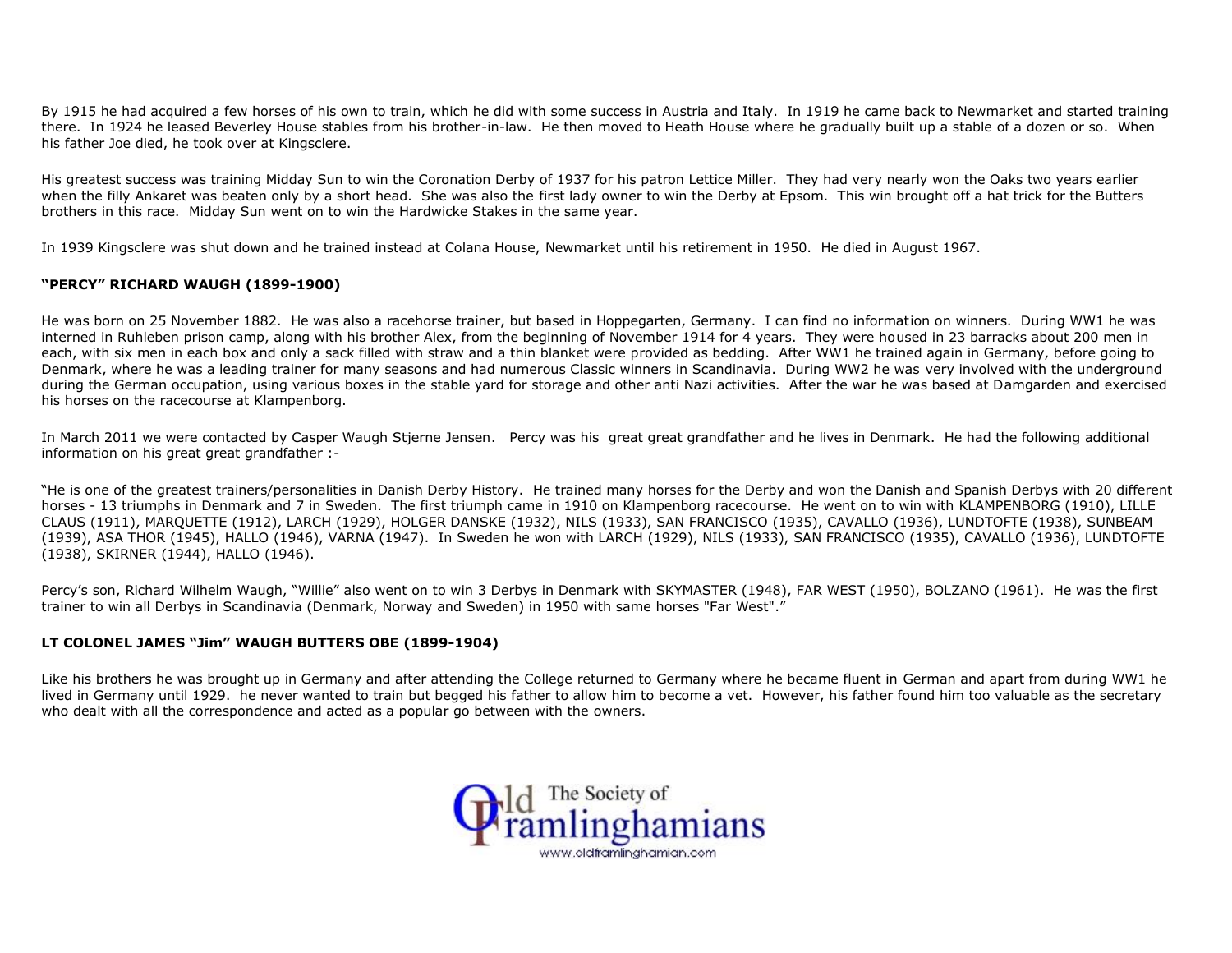When WW1 broke out he joined the Honourable Artillery Company (HAC) and wanted a Cambridge regiment, but was turned down, so travelled to London and enlisted as a private but he acquired a commission and transferred to the Intelligence Corps, no doubt because of his fluent German. During the war he was gassed and for the rest of his life suffered coughs and chest problems. He ended WW1 as a captain and was awarded the OBE.

He stayed in the Army until 1929. From 1918 to 1920 he was a member of the staff of the Military Governor at Cologne. Then he was seconded to the Foreign Office, where he served with the British Department of the Inter Allied Rhineland Commission. In 1921 he got married and settled in Bachstrasse, Germany, at the confluence of the Rhine and Moselle rivers.

In 1929 they moved to Esher in Surrey near Sandown racecourse. His friend Eric Rickman, also a racing correspondent , introduced him to the sporting press and he became racing correspondent for the Evening News. As a result of some back biting in press circles, he resigned. He was unemployed for some time in the 1930's, until he joined Manby & Garton (importers of raw sugar cane) as their representative to the brewing trade.

As an Army reservist he was immediately called up at the start of WW2 and worked on secret work in Baker Street. He was appointed an Lt Colonel.

After WW2 he returned to Manby & Garton. He was President of the SOF. He died in 1964.

#### **JAMES "Jim" W WAUGH (1900-02)**

Trainer all his life in Hoppegarten, Germany, until after WW2, when he retired and lived quietly. Never married.

### **"OLIVER" DAWSON BUTTERS (1902-05)**

He was the youngest of the brothers to attend the College. He was also a racehorse trainer in Australia until an accident riding a racehorse affected him mentally at an early age, so his career ended abruptly.

#### **ALEXANDER "Alec" ERNEST WAUGH (1904-05)**

He was born on 25 August 1886 at Newmarket. He was a racehorse trainer and prior to WW1 trained with success in Hoppegarten. Like his brother **Percy Richard Waugh (1899-00)** he was also interned in Ruhleben from the beginning of November 1914 for 4 years (see Percy for more details). On release he joined **Tom Waugh (1888-90)** at Meynell House, until training a few jumpers at Osborne House from 1925-26. In 1926 he married and returned to Dusseldorf for several seasons and then Cologne. He was private trainer to Baron Alphonse de Rothschild, based in Oberweiden, Vienna. They returned to the UK when Hitler became Nazi Chancellor in 1933. Then became headman for Charlie Peck at Foxhill and Cowie at Tarpoley. He was also assistant to his cousin **Frank Butters (1888-95)** at Fitzroy. In 1950 he won the Cambridgeshire with Kelling, who also won Esher Cup and Britannia Stakes at Royal Ascot. Kesrullah won Coronation Day Stakes. Also trained numerous other winners.

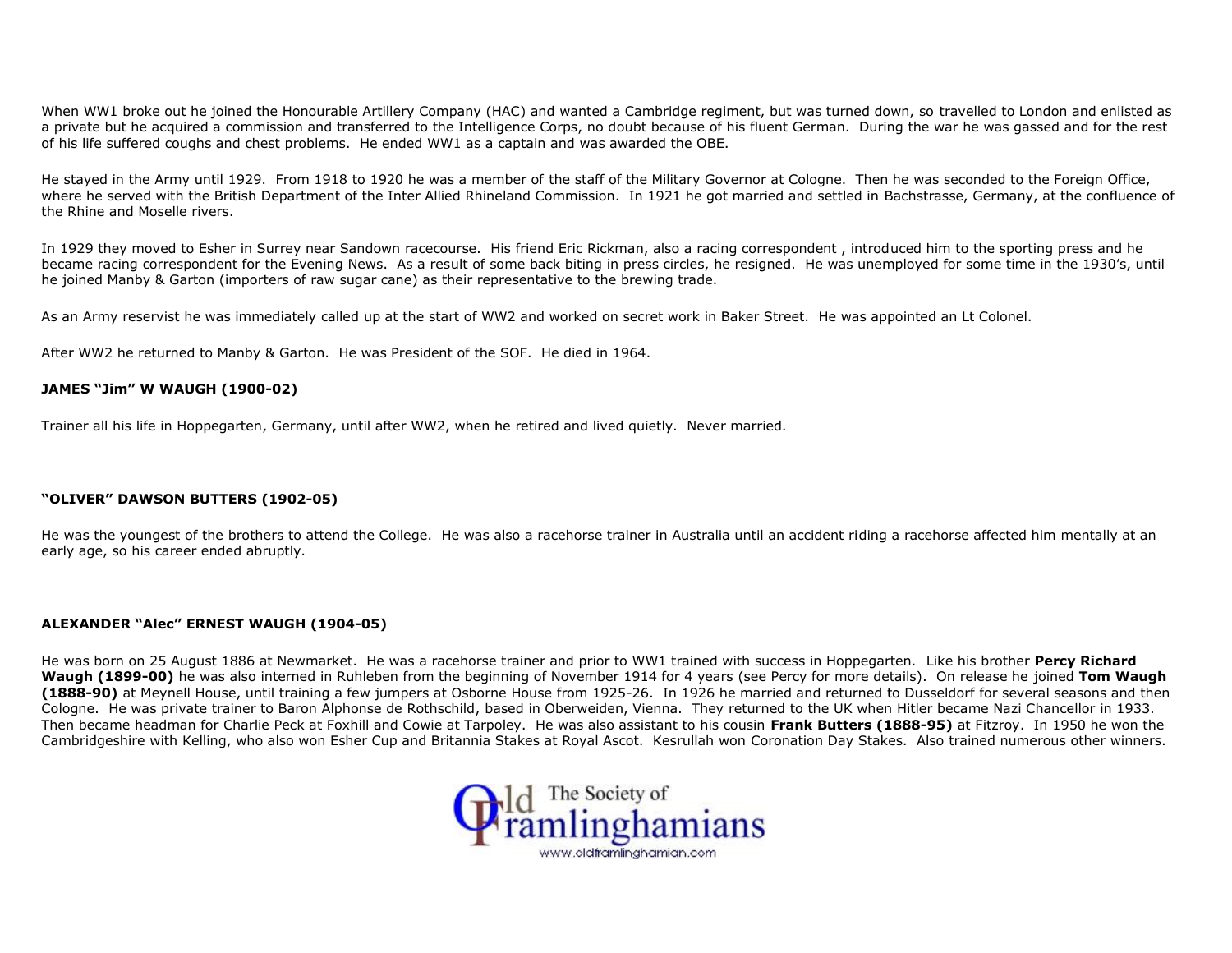#### **"FRANK" CHARLES WAUGH (1907-08)**

He was born on 26 July 1890. Like many in his family, he was a racehorse trainer and prior to WW1 also trained in Germany. He then went to Sweden and enjoyed plenty of success at Ulricksdal near Stockholm. I can find no information on specific winners. He remained unmarried, but enjoyed the nightclubs!

#### **CHARLES "Carl" JAMES EDWARDS WAUGH (1914-19)**

He was born on 22 October 1900. It is believed he was named after the house his father **Charlie Waugh (1882-85)** owned and built on the Bury Road, Newmarket. It is believed the house was named after Carlburg suggesting that his father trained in Austria. Carl joined the Fire Service.

#### **THOMAS "TOM" FRANK WAUGH (K1914-21)**

He was born on 27 May 1904. After leaving Framingham College he joined Barclays Bank in Cambridge. He then moved on to Barclays in Saffron Walden and then to Barclays in Royston Hertfordshire. He was told this last move was just a War move but after he was demobbed he went back to Royston where he stayed until he retired. He was treasurer to numerous local societies, British Legion, the Horticultural society, Guides, Boy Scouts and many others.

#### **"HUGO" JAMES T WAUGH (1915-19)**

He was born on 11 April 1902. He became a Bank Manager for Barclays in Stowmarket.

#### **ALFRED WAUGH (1918)**

He only spent a year at the College, but was Newmarket Racing Correspondent for Sporting Chronicle for some years, known as "Old Rowley". In his later years he owned and edited the Racing and Football Outlook. This weekly publication enjoyed a wide circulation and is owned by the Trinity Mirror Group and still in publication.

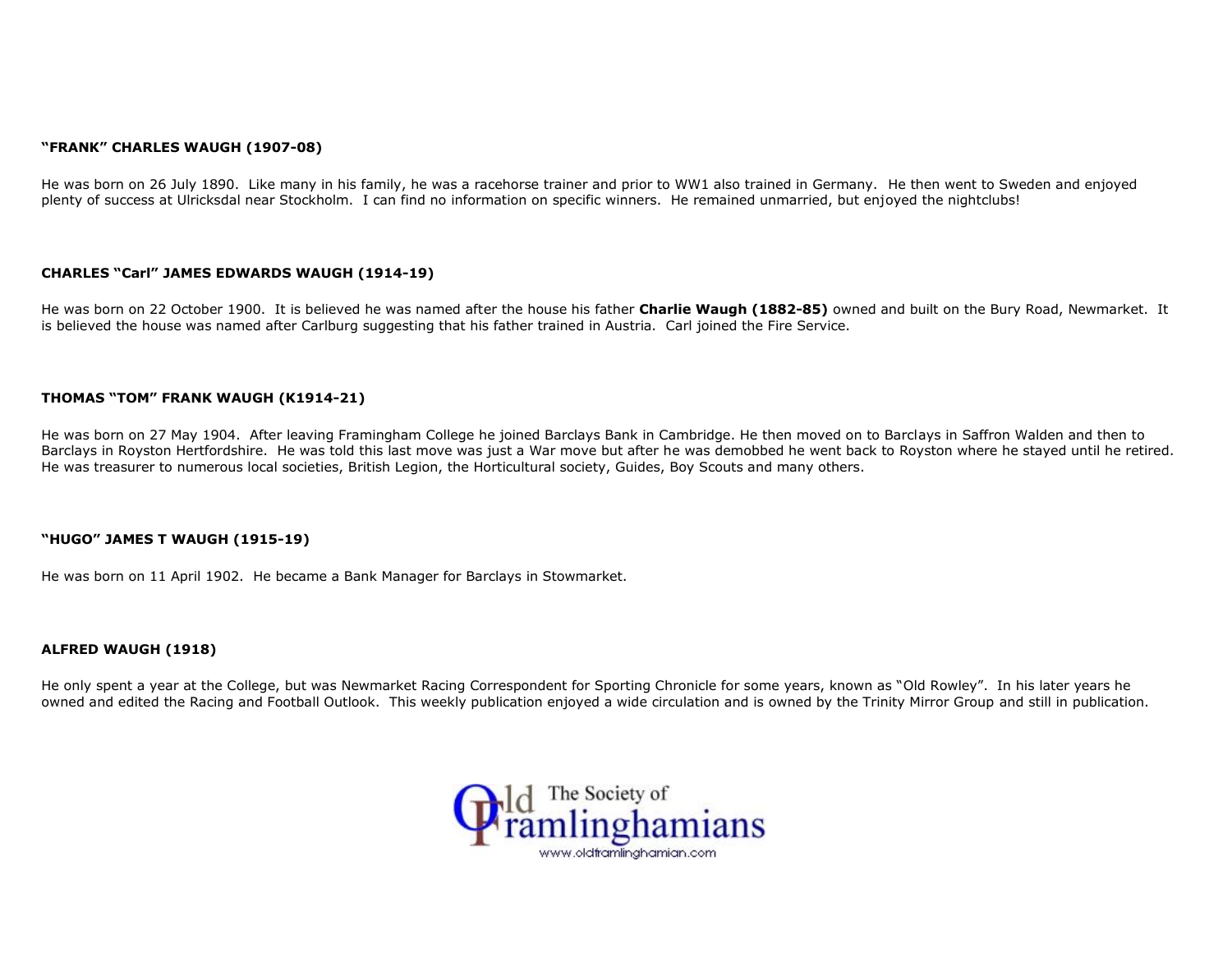#### **ROBERT "Bob" THOMAS FRANK WAUGH (1924-27)**

He was born on 21 March 1910. During WW2 he went into 4<sup>th</sup> Regiment (Maritime) Royal Artillery and had an interesting though alarming time manning guns on merchant ships. After the war he was involved in horse racing, but as a Stud Manager rather than Trainer. He was based at the Sallymount Stud in Co Kildare for the Aga Khan.

## **"JACK" ALFRED JAMES WAUGH (K1925-27)**

The following is taken from the Spring 2000 OF Magazine and is based on an obituary that appeared in the "Racing Post".

He was a leading member of a notable racing dynasty and a trainer in Newmarket for nearly 30 years. Among the best horses he trained during a distinguished career were Derby runner-up Arabian Night, Almiranta, Oncidium, top sprinters Matador and Lucasland and fast two year olds Military Law, Amerigo and Queensbury.

He was born on 11 November 1911, the eldest son of trainer R T (Tom) Waugh, who won the 1000 Guineas in 1920 with Cinna and Eleanor, daughter of champion trainer Alfred Hayhoe. He was head lad/assistant to his father from 1927 to 1932 and for the next 7 seasons acted as assistant to Basil Jarvis.

After territorial and war service with the Royal Artillery (see Post Script below), he was invalided out of the army in August 1942 as a result of wounds he received in the raid on Dieppe, when he was Bombardment Liaison Officer on *HMS Bleasdale*.

He took over the yard of his uncle, Dawson Waugh, at Newmarket in 1943 and his first winner was Response at his home course in April that year.

Waugh never won a classic, going closest with Arabian Night who, after running fourth in 2000 Guineas, finished two lengths behind Never Say Die in the 1954 Derby. Waugh also saddled Sanlinea to be third to Scratch in the 1950 St Leger and Star Moss to be a six length second to Ragusa in the 1963 renewal of the Doncaster Classic.

Perhaps the most talented horses Waugh trained were Lord Howard de Walden's pair, Amerigo and Oncidium. The former won the 1957 Coventry Stakes, but became impossible to train and was exported to the US, where he later proved a high-class racehorse and successful sire. Oncidium started second favourite for the Derby after a runaway success in the Lingfield Derby trial, but he faded in the closing stages behind the winner Santa Claus after making much of the running. He later became unenthusiastic and at Waugh's suggestion, was moved to George Todd's stable, where he won that year's Jockey Club Cup and the 1965 Coronation Cup. He became champion sire twice in Australia.

In 1956 the three-year-old Matador won the July Cup, the Steward's Cup and the Stanley Ford Stakes at Birmingham as well as being beaten a short head by Ennis in the Nunthorpe. In 1966, the four-year-old filly Lucasland won the senior Service Gold Cup Handicap, the July Cup and the Diadem Stakes. Waugh also



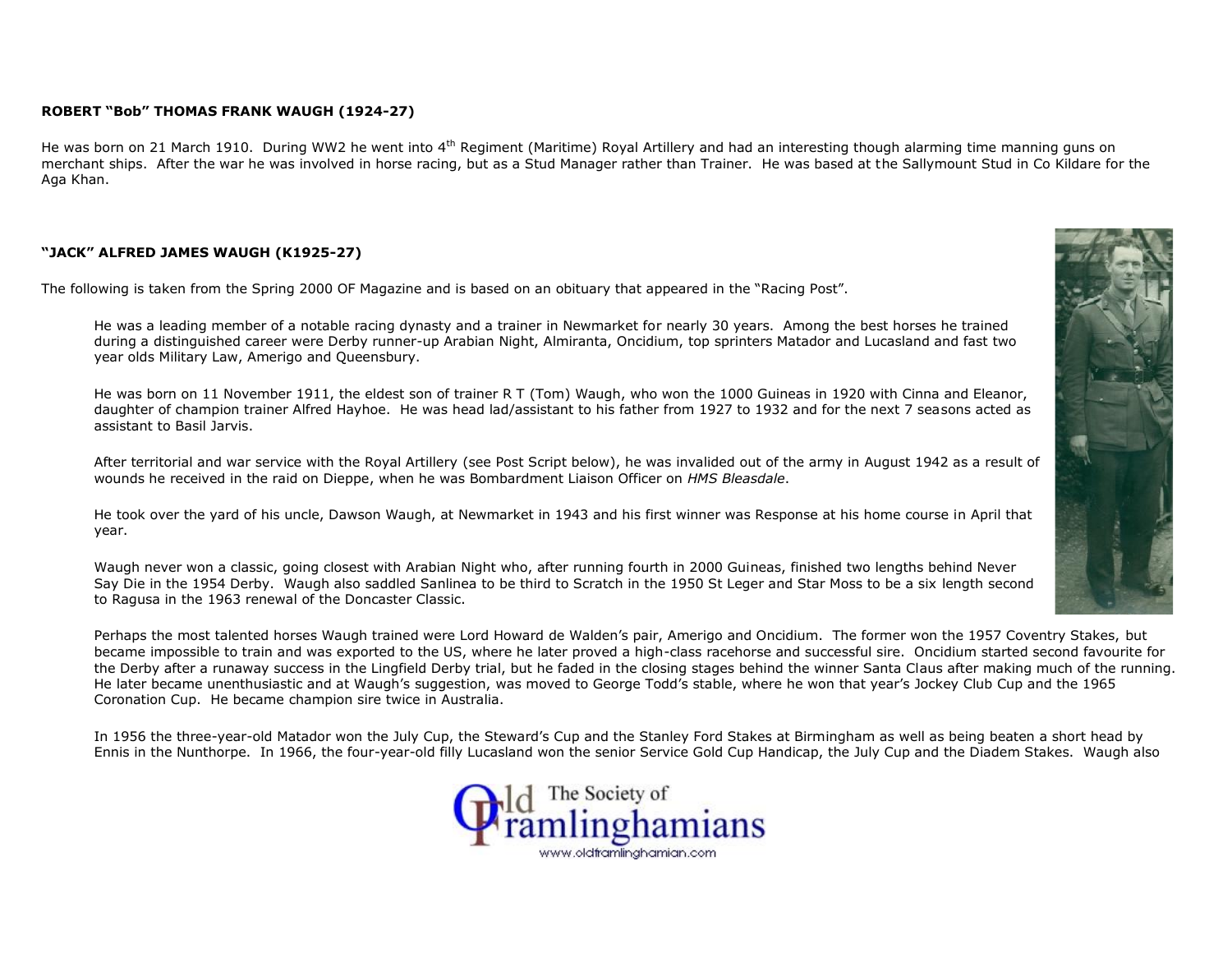tasted big race success with Military Law, the 1956 National Breeder's Produce Stakes winner and Queensberry, who took the Molecomb and Cheveley Park Stakes in 1959. The trainer enjoyed his best season numerically with 43 wins in 1962.

When he gave up training Waugh became Manager at the Lordship and Egerton Studs of Sir Reginald and Lady Macdonald-Buchanan, for whom he had trained for many years and he also occasionally stood as a Steward at Newmarket.

He was one of the most successful members of a distinguished racing family. He was a man of the old school. Not frightened to hand out criticism if he felt it necessary, he was also quick to give praise. And although his tongue could be very sharp, the length of the support he received from both owners and stable staff spoke for itself.

Other interesting snippets include :-

He trained over 600 winners in his working life.

In 1956 he was the last trainer to win the Vodafone Stewards´ Cup and the Wokingham Handicap in the same season with different horses when Goodwood victor Matador under EPH Smith complemented the Royal Ascot success of the Joe Mercer ridden Light Harvest.

The jockey George Duffield, who has recently retired from flat racing, served a seven-year apprenticeship with Jack Waugh and rode his first winner at Yarmouth on a horse called Syllable, trained by Jack, on 15 June 1967.

## **Post Script :-**

We were contacted in 2013 by Vincent Tessier from France who in the 1990s had found his identification tag on the sandy beach of Bray-Dunes. Bray-dunes is a small village, at the east of Dunkirk (10-12 kms) and just on the other side of the border line with Belgium. The village is also right by the sea and has about 5 kilometers of beaches and sand dunes. This is where 1st British Army Corps made embarkation in May 1940). He was also wounded at Dieppe, august 1942 when he was Bombardment Liaison Officer (BLO) on *HMS Bleasdale*. This tag bears his full name, rank and his army number (see photo).

As a result of this contact from Vincent Tessier, Jack's son **James (K52-57)** has provided the following additional information on his father and the picture of him while serving in WW2 :-



*My Father was commissioned into the Territorial Army in May 1939 and mobilised in August 1939 He was sent to France in January 1940 and then moved into Belgium with his unit, 230 Battery 58 Medium Regiment, Royal Artillery. There was a rapid retreat to Bray les Dunes in the Dunkirk area. After a few days being strafed and bombed, 450 personnel from the regiment managed to get aboard the mine sweeper HMS Kellett and thence back to Margate on the Kent coast. The regiment then recouped and was relocated to various camps in Southern England where they were re- equipped and trained.*

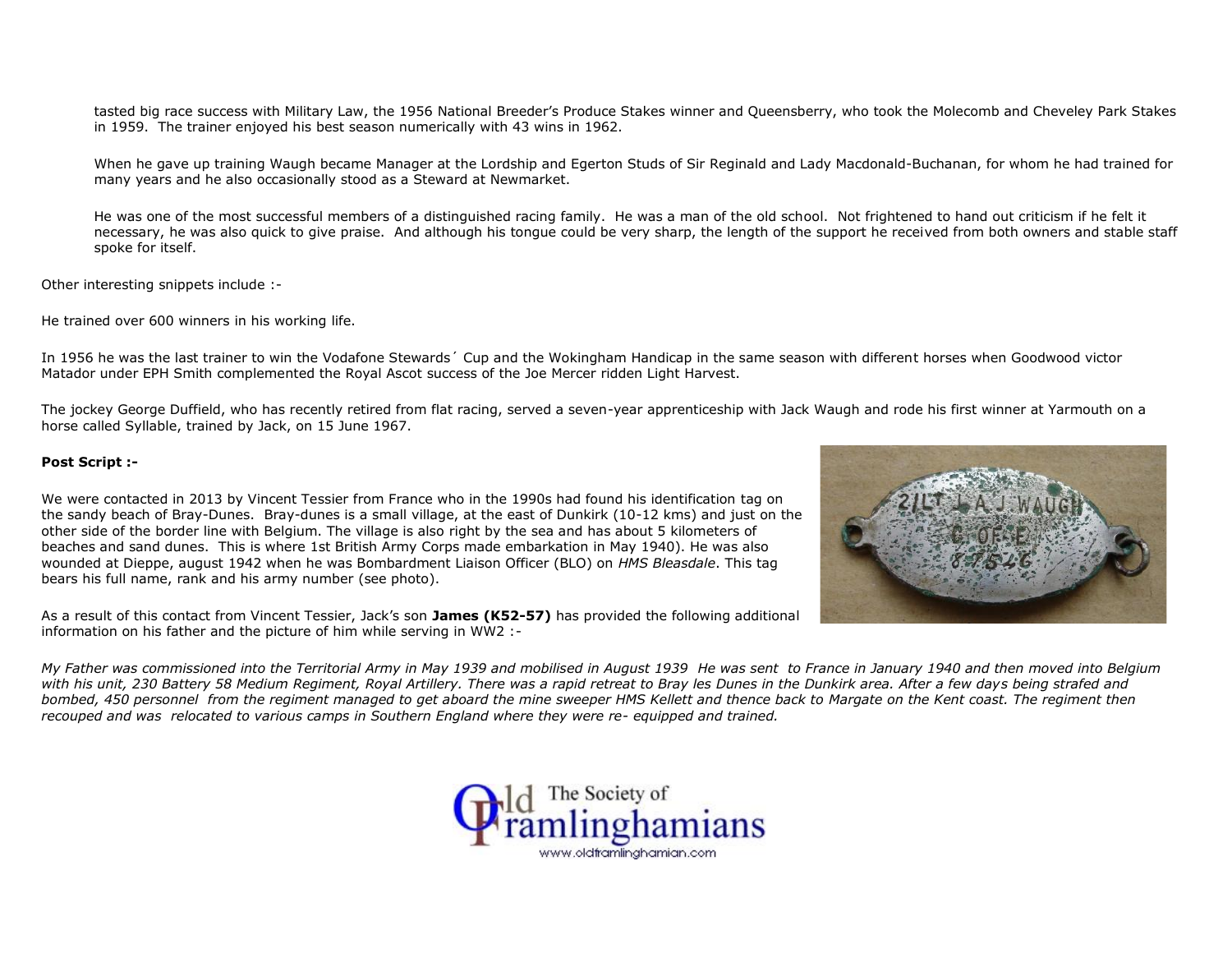*In 1942, my Father was co-opted into a coastal bombardment unit and trained on the battleship King George V ( 14" guns). Whilst there he received a message announcing my arrival on June 3rd 1942. I still have that message. My Father was invalided out of the Army because of, what today would be called, combat stress following the disastrous raid on Dieppe*

*He returned home to Newmarket and followed in the family profession of racehorse training.. He had a very successful career over the years winning many good races. He was also a Special constable rising to the rank of Inspector. My sister was born in 1945 but sadly died a few years ago leaving a son and a daughter living in Jersey who each have two children. My wife and I have two Sons. The elder one runs a successful forestry and contracting business in Essex and has a daughter whilst our younger Son is currently an Army officer. He has three Sons.*

*My Father was a fine sportsman and excelled in both cricket and hockey in his younger days. He was also an excellent game shot. He was always very reluctant to talk of his Wartime experiences . However I do have, in my possession, several artefacts relating to those days and I would be happy to assist you further. Please do not hesitate* to contact me. I am also sending you a photo taken of him. We do not think that the one on the official Army Records site is correct. In the photo I am sending, my *Father is standing on the left next to an Officer, as yet unnamed. Obviously, I would like to have the ID tag back in my possession and I hope very much that this can be arranged.*

The following article (translated from French) appeared in the French magazine Militaria in 2014 :-

## *Painstaking research, starting from an identity disc, has rescued from oblivion a man from the British Expeditionary Force. A difficult experience for this young officer, faced with the after-effects of the Dieppe Raid.*

*Jack A.J. Waugh (1911 – 1999) came from a family of racehorse breeders and trainers. From 1927 to 1932 he worked first with his father and then until 1939 with B. Jarvis, a renowned trainer. He was able to receive a commission in the Territorial Army (TA) and the Royal Artillery (RA) because of the training he received in the Junior Officers' Division of the Offers' Training Corps at Framlingham College (Suffolk) where he was at school from 1925 to 1927. A reference and a report from the commander of the OTC were enough. Created 2nd lieutenant on May 10th 1939, he joined his local regiment, the 58 (Suffolk) Medium Regiment RA (TA) and its 230 Battery. As a TA, he carried on his normal work and only joined the 58 Med for training sessions on some weekends and at the annual camp. With no experience of artillery, he began with the Gun Drill, map-reading shooting practice, radio operating and, with a little luck, a two-week training at Larkhill. On 24th January 1940, Lieutenent Waugh was in France with his battery.*

#### *The 58 (Suffolk) Medium Regiment RA (TA) (58 Med)*

*When the size of the TA was doubled in March 1939, the 58 Med only retained the commanding battery and two of its four active(?) batteries, the 229 (Ipswich) and the 230 (Bury St Edmunds) The Commanding Officer was LCl M MacEwen DFC, TD (see below?) The officers were lawyers, barristers, brewers, wood merchants, horse trainers and farmers. Most of the men were agricultural workers. They all knew each other, had been in the TA for a long time, and had mastered the use of artillery. At the beginning of August, the 58 Med held its two weeks of annual camp before being mobilised on 3rd September. In mid October it arrived in Bordon (Hampshire) and continued to mobilise, noting any equipment, vehicles and guns which were needed. Although 16 6in Howitzers in four Troops of four guns, were pulled by Scammells, the 1917 guns still had metal wheels. Some reservists from the RA joined them, bringing the regiment to war readiness. This was a period of increasing strength during which the unity and "esprit de corps" of the regiment was firmly established. Major N.K. Ellis. Who commanded the 230 Bty, formed a detachment at the centre of his battery, responsible for ensuring the maintenance of the light vehicles and motor cycles, and gave command of it to 2nd Lt Waugh.*

## *The British Expeditionary Force (BEF)*

*After four months of training, including a firing course at Larkhill, the 58 Med embarked in mid-January for France. It was composed of 30 officers, of which one was from the Royal Corps of Signals (RCofS), one from the Royal Army Chaplain Department, one from the Royal Army Medical Corps and one from the Royal Army Ordnance*

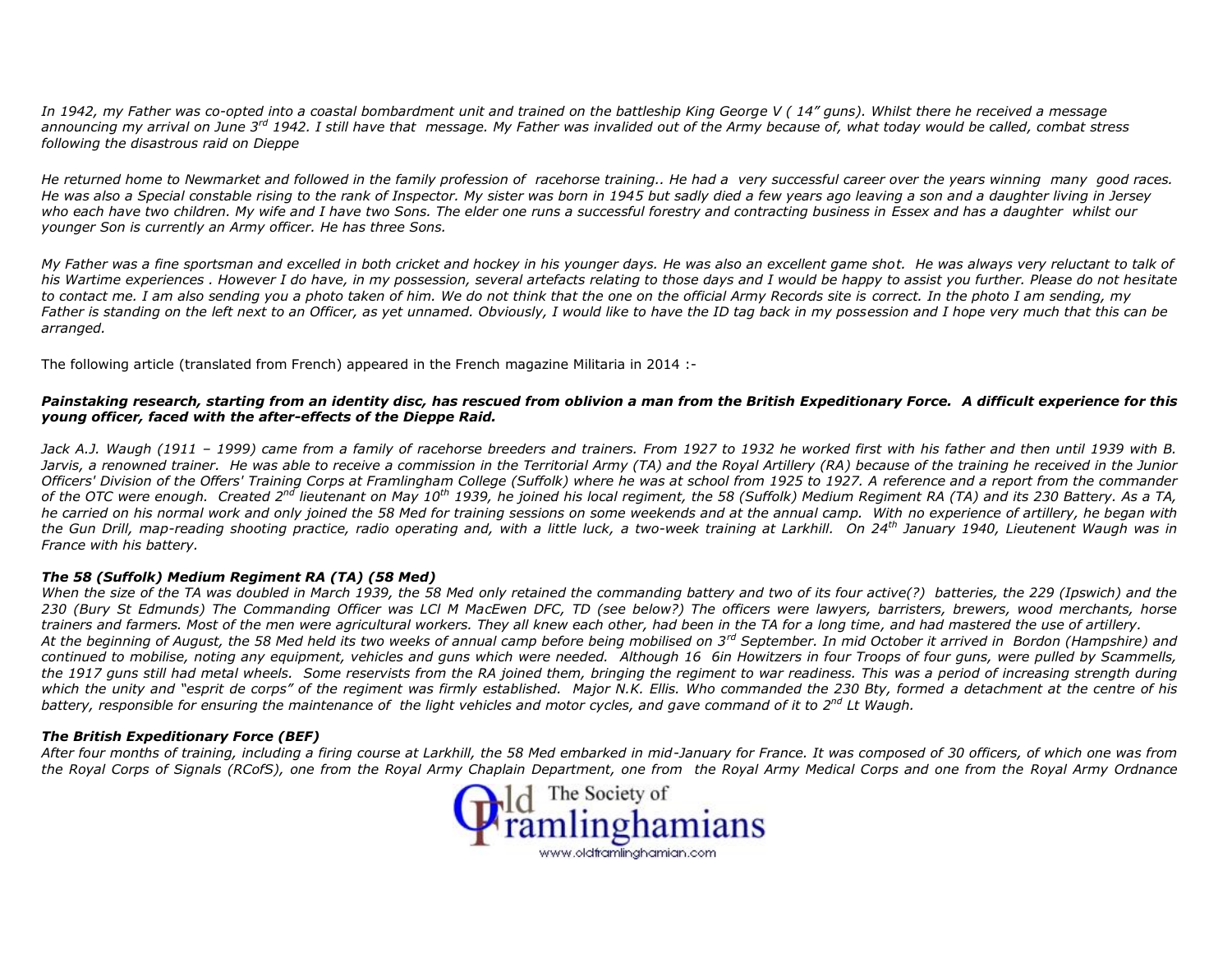*Corps (RAOC). Of the 690 Other Ranks (Ors) 28 were from RCofS and 13 from RAOC to whom were added 6 Aircraftmen, 11 from the RAF (Wireless Operator). The use of radio by the ground army was still in its early stages, and the RAF and the RN had at this time more qualified personnel in this area. Having disembarked at Cherbourg on January 17th 1940, and having recovered its equipment, the 58 Med arrived at Vermelles (15 km from Lens) on Jan 22nd, after a journey much hampered by severe cold and frost. Until the end of February, they trained under the artillery command of the 11 Corps (CCRA). They then transferred to the command of the GHQ Artillery Group at Poziere. In mid April, they were at Aix Noulette (11 Corps) and established firing schools in the first week of May at Sissonne, using the guns of the 4 Medium Regiment on inflated tyres to train to use their own.*

#### *The Battles*

*When the Germans attacked on May 10th, the 58 Med was at Aix Noulette under the command of the 50 Inf Div/11 Corps, in reserve in accordance with the Dyle plan. In order to preserve the guns of the 58 Med, (with metal wheels) and to be able to move them, they had to go to Brussels by rail and be collected from there to reach their positions with the regiment. Under the command of Lt Brennan and 2nd Lt Macqueen, they were loaded without their towing vehicles, at Lens. On May 17th, the Corps commander received the order to transfer to the command of the 111 Corps. This turned the whole organisation of the Regiment upside down, because it was now necessary to bring the guns back. It was arranged with the Transport Officer of Lille that this would take place at Oyghem (18 km from Courtrai). Lt MacEwen and his second in command left with all the towing vehicles for this destination in order to collect them. The rest of the Regiment reached this town on the morning of the18th to find the towing vehicles and their chief, but no guns.*

*The 111Corps was now in the North, in contact with the Belgian Army on the banks of the River Scheldt, with, from North to South the 44 Inf Div (Oudenarde), then the 4 Inf Div . The 59 Med received the order with its reconnaissance groups to go to Headquarters Medium Artillery (HQMA)111 Corps at Anseghem (20 km from Courtrai) The 230 Bty surveyed a position in the area of the 4 Inf Div and passed under the command of the artillery group formed around the 69 Med in support of the 4 Inf Div. The commanding officer of the 69 Med assumed command of the group formed by the 229 Bty/58Med, of the 241 Btty/6 Med (4.5 How) and of the C Bty/52 Hvy Regt (9.2 in How) in support of the 44 Inf Div. Gun emplacements were dug, observation posts installed and telephones lines set up, but the guns of the 58 still had not arrived!*

*Towards midnight on the night of May 19-20th , 2nd Lt Macqueen arrived back at the command post of the 58 Med with the account of what had happened to the guns. When they arrived in the Western outskirts of Brussels, they were unloaded at the very moment when the retreat from the Dyle line began. The train had already left, no towing vehicle was available, so the order was given to destroy them. Arrangements were made but the two officers could not reconcile themselves to this and after negotiating with the local command, managed to obtain some trucks (RE & RAOC) These hauled eight of the guns to Courtrai and the others as far as Lille, to where, according to information, 229 Bty sent its 8 Scammells*

*On 20th May, the enemy pushed up to Meiden (7 km from Oudenarde) The OP of the 229 Bty sent its report and it was the 241 Bty/69 Med who fired the first shots at about 16hrs. At the same time, the 8 guns coming from Lille arrived at the lines of the 229 Bty. They were in a very bad state, having been damaged during the transit, being towed too fast. The armourers and mechanics got to work. From 19hrs, 4 guns out of 8 were constantly either in action or being mended, having established a rota of firing and repair. If the observers of the 230 Bty were in place and operational, they were sent to other batteries; the battery still had no guns. At midnight, the order was given to bring back to Heule (4 km from Courtrai) all parts of the 230 Bty as well as personnel carriers not needed by the 229 Bty. This movement was ended around midday on May 21st. At the same time, the 230 Bty finally got back its Howitzers, towed by trucks of the RE to Oyghem (17 km N of Courtrai) Given the state they were in, they were immediately sent to a workshop (Army Field Workshop – AFW) at Ypres. During the period of combat, of the 16 guns of the 58 Med, only 6 – 8 were able to be repaired and used alternately by these 2 batteries.*

#### *Retreat and Evacuation.*

*On May 21st, the German attack intensified on the front of the 44 Inf Div. The 229 Bty was ordered to retreat while continuing to fire on the crossing points of the River Scheldt. On the 22nd, the order was given by HQMA for the entire regiment to retreat to Ypres, the 58 Med returning to the command of Lt McEwen. On May 23rd & 24th , the 230 Bty managed to fire on the German crossing points over the River Lys between Courtrai and Menin. The situation was very confused, as the positions held by the Belgian and British units changed constantly in the face of the German advance. On May 25th a food, fuel & ammunition supply detachment, as well as 2 despatch riders were captured. The 58 Med, whilst continuing to resist, repositioned at Wervicq (France). On 26th May, it had 6 guns in working order level with Quesnay-sur-Deule. The 230 Bty left its working guns with the 229, which relieved it with orders to reserve its ammunition for emergency use only. Communications with GHQBEF and HQMA were cut off. Around midnight on 26th, Lt Diamond, envoy in contact with HQMA arrived with orders to destroy the guns and go back to Hoogstade (10km S of Weurne, Bel)*

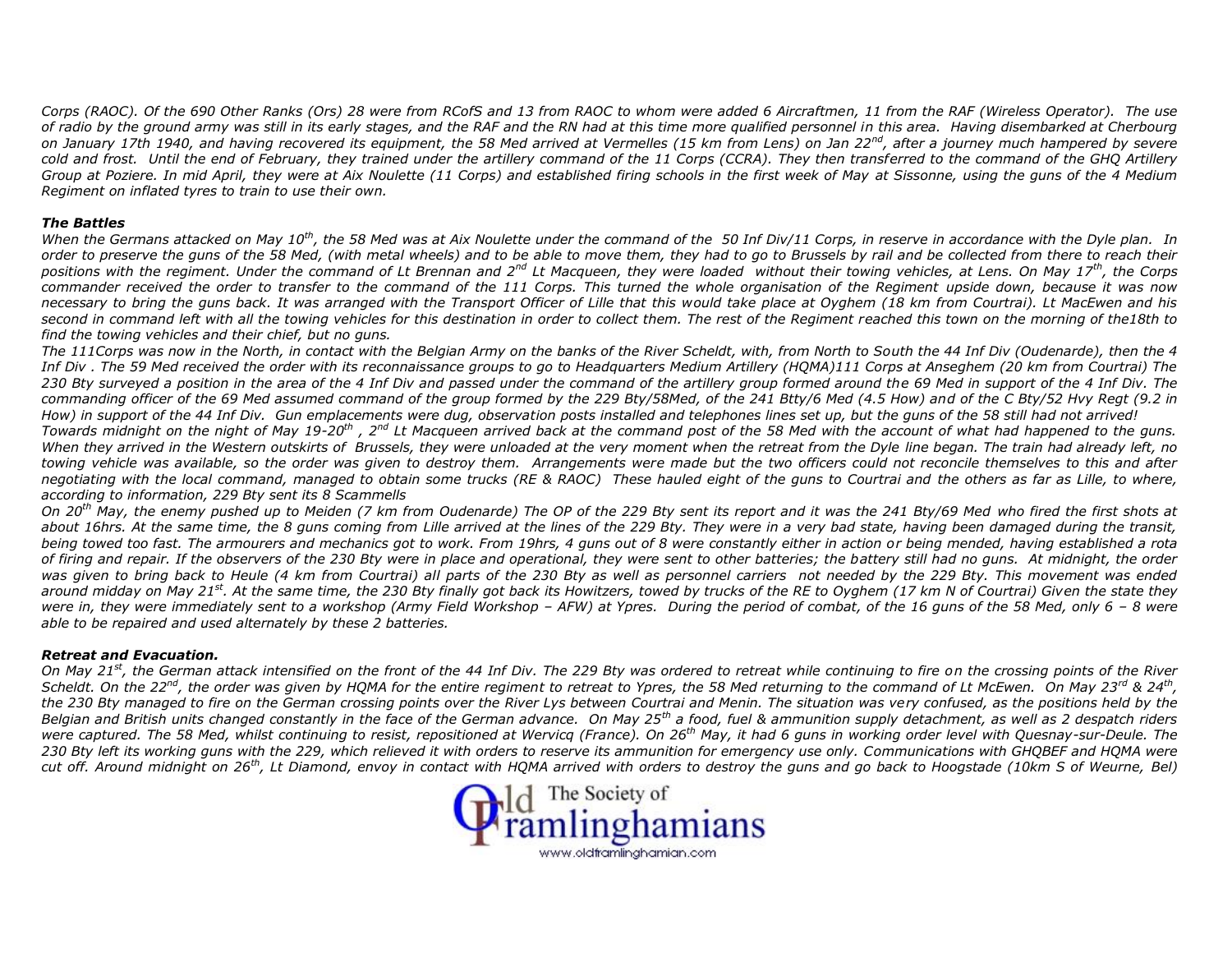*which they reached around 11hrs on the 27th. Operation Dynamo – evacuation of the BEF – had just begun. At Houtem (5 km N of Hondschoote) the vehicles were destroyed and abandoned. After a series of orders and counter-orders, the commanding officer received a written movement order to take the regiment to Bray Dunes, where they arrived around 21hrs on 27 th, aiming to embark the next day. This was evidently impossible, given the number of units needing to embark and the absence of ships. The 58 Med was then sent to Dunkerque (12km) where embarcation was equally impossible. Returning to their first position, they prepared to spend the night in the dunes.. The enemy was bombing and machine-gunning intermittently. At nightfall (28th May) several small boats were sighted. One of these, HMS Kellett, sent a dinghy towards the beach. Lt Hitchcock (DTrp/230 Bty) went into the water and persuaded the owner of the dinghy to take in his men. In batches of 20, the dinghy made return trips to embark 230Bty, the regimental PC, some men from the 229 and a few strays (nights of 28th & 29th). 2nd Lt Waugh was among the last to embark. The rest of the regiment was finally embarked in May 31st in 2 small Dutch coastal vessels and landed at Margate at 18hrs. The 58Med reassembled at Larkhill between 2nd and 11th June. After a period of defending the Somerset coast, it was re-equipped with 5.5 in canons, towed by Matadors. The 58Med served from Jan 1943 with the 1 Army Group RA in Tunisia and then in Italy.*

## *United Kingdom and Dieppe*

*After returning from Dunkerque, Lt Waugh followed the movements of his battery and took part in its formation and training. He was made War Substantive Lieutenant (W/Lt) on Jan 1st 1941, Acting Captain (A/cCapt) on Feb 2nd 1942 and then Temporary Captain (T/Capt) on May 2nd the same year.. Some time after Dunkerque, it was decided that the land army and the navy should work together to improve the efficacy of the artillery on board warships. A first course took place at the end of 1940 and beginning of 1941 for officers of the Royal Artillery (RA) at the Royal Naval School of Gunnery at Whale Islands (Portsmouth). From May 1941, instruction and training of the joint forces was moved to Inverary (Scotland), then in Oct to Troon (45km SW of Glasgow) for the support section. The Forward Observation and Bombardment Liaison Unit was officially created on April 26th 1942. A Bombardment Party consisted of 2 captains of the RN, 1 Bombardier RA (equivalent to "marechal des logis"..), 2 telegraph operators and a wireless operator from the RN. Of this team of 6, 5 separated, forming the observation group (FOO party) the second RA captain remaining on board in the role of Bombardment Liaison Officer (BLO). The use of RN telegraph operators came from the fact that, at the time, they were better trained and more used to radio communications than those of the land army. Each team was equipped with 2 radio stations: Set No 18, of the land army, backed up by an Aldis Lamp, operated by the RN radio operator.. The course in June-July 1942 created 10 teams, which became No1 unit, Bombardment Units. Some telegraph operators from the RAF also joined some of the teams, as the RN did not have enough of these specialists. During the first week of August, a certain number of these teams trained with the Canadians and the Commandos, with a view to the Dieppe raid (Jubilee). It was an identical course that T/Capt J Waugh followed, designated as BLO on board HMS Bleasdale. On 18th Aug 1942, the FOO and the BLO gathered at Aldershot. The Landing at Dieppe was a disaster. Of the teams of liaison observers who landed at Dieppe, 2 officers, 4 Naval telegraph operators & 1 RAF wireless operator were killed, several others were wounded and 6 taken prisoner. Of the 7 BLOs remaining on board the support ships, 4 were wounded.*

## *On Board HMS Bleasdale*

*HMS Bleasdale with HMS Garth, Berkeley and Albrighton were part of the 2nd Destroyer Division. They were ordered to support the Landing on Red and White Beaches (Dieppe) by firing for 10 minutes at the sea front and the sides. This was a naval support which proved too weak. Bleasdale opened fire at 05.13h on the casino (White Beach). Taken on by a coastal battery on the cliff at Dieppe, (report by Capt J Waugh) this engagement was not a success.. The lights appeared just on the crest of the cliff and so the battery could not be precisely located. After several attempts, the range seemed to have been found, but Bleasdale received orders to retreat 4 miles. This was done – under continuous and heavy artillery attack from the shore and also from airborne attacks which surrounded the ship without direct hits. At 07.50h Bleasdale and 2 other destroyers headed NE in order to intercept some E boats, thought to have come from Boulogne. The information was incorrect and the destroyers, which had lost their escort protection were exposed to the attacks of the Luftwaffe. At 10.45 the Bleasdale and Albrighton were sent to cover an attempted evacuation of Pourville (Green Beach) They picked up the survivors of the LCA, which was sinking, overloaded with Canadian soldiers. Bleasdale rescued, notably, the passengers of LCA 262. Slowly, protecting the LCA, the destroyers arrived back in Great Britain.*

*As Captain, J Waugh was demobilised for health reasons on Dec 28th 1942. He returned to his career as a race-horse trainer which he continued with success until retiring from training in 1970. He then went to manage Lordship and Egerton Studs in Newmarket.*

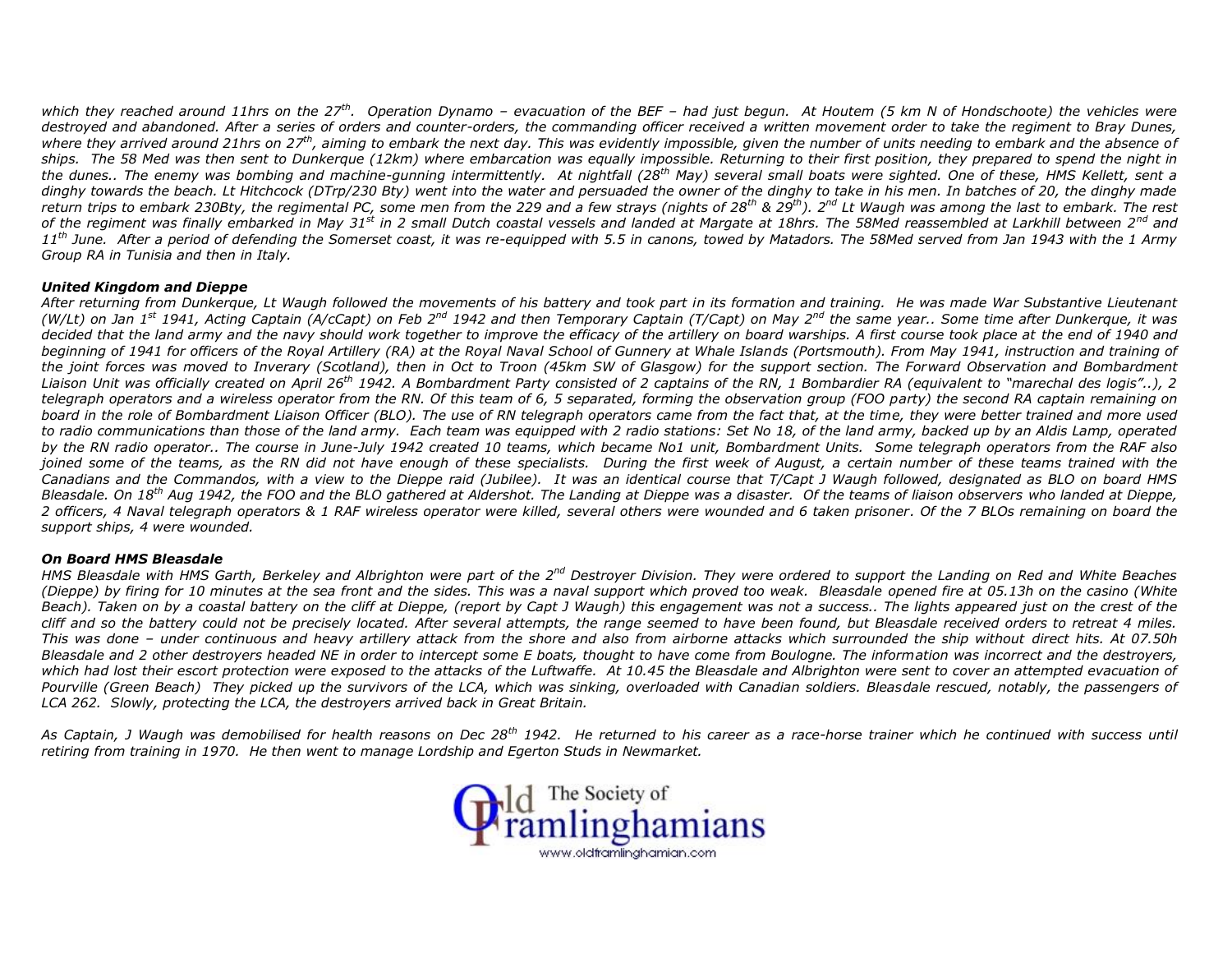## **THOMAS "TOM" ALEXANDER WAUGH (K1927-31)**

The following is taken from the Autumn 1999 OF Magazine and is based on an obituary that appeared in the "Racing Post".

He was a leading member of a notable racing dynasty and also handled champion two-year-old filly Rose Dubarry, Heavenly Sound, Photo Flash, Tartar Prince and Silver Birch during his 25 years as a trainer in Newmarket.

He was born in Newmarket on 13 April 1915, the younger son of trainer R T(Tom) Waugh, who won the 1000 Guineas in 1920 with Cinna, and Eleanor, daughter of champion trainer Alfred Hayhoe. He was assistant to 4 trainers between 1933 and 1955 – his father, his cousins **Fred (1898-1900)** and **Frank Butters (1888-95)** and Harvey Leader – before setting up on his own at Wroughton House, Newmarket in 1956. His first winner was Thorney Hill at his home course in May that year.

He gained his only Classic victory with Privy Councillor, who was more than a stone below top class as a juvenile but won the Free Handicap on his return in 1962.

Privy Councillor caused surprised in the 2000 Guineas when, ridden by Bill Rickaby, he led for most of the way and beat Romulus by 3 lengths. He never won again and Romulus went on to become a champion miler.

Gerald Glover, owner of Privy Councillor, also had Pettie Gina, who dead-heated for 3<sup>rd</sup> place in the 1964 1000 Guineas.

He won the Palace House Stakes with Heavenly Sound in 1967 and at the end of that season moved to another Newmarket yard, Jim Joel's Sefton Lodge.

He saddled that Owner's Photo Flash to be 2<sup>nd</sup> to Caergwrle in the 1968 1000 Guineas and he won that year's Sandown Anniversary Handicap with Privy Seal (later a top hurdler) and the 1971 Great Metropolitan Handicap and Northumberland Plate with Tartar Prince.

Also in 1970, Jim Joel's' Rose Dubarry proved herself the best horse of Waugh's career as she beat Waterloo in the Lowther Stakes and Deep Diver in the Norfolk (now Flying Childers) Stakes. Rose Dubarry was the top rated filly in the Free Handicap and the following spring ran 3rd to Waterloo in 1000 Guineas.

A year after housing the champion juvenile filly in his yard, he had the joint 2<sup>nd</sup> best juvenile filly with Silver Birch's unbeaten 1972 campaign including the Somerville Tattersall Stakes. At three, Silver Birch was runner up to Jacinth in the Coronation Stakes.

He also trained the good winners Sweet Reclaim (1976 Swinley Forest Handicap), Brave Lass, Knighthood (runner up 1978 Cesarewitch), Golden Elder (a son of Silver Birch) and Canio, before retiring at the end of 1980.

He was a trainer of the old school, never had a large string, preferred instead to give his horses individual attention and he enjoyed his best season numerically with 22 wins in 1962. He was the younger brother of another Newmarket trainer, **Jack Waugh (K25-27)**

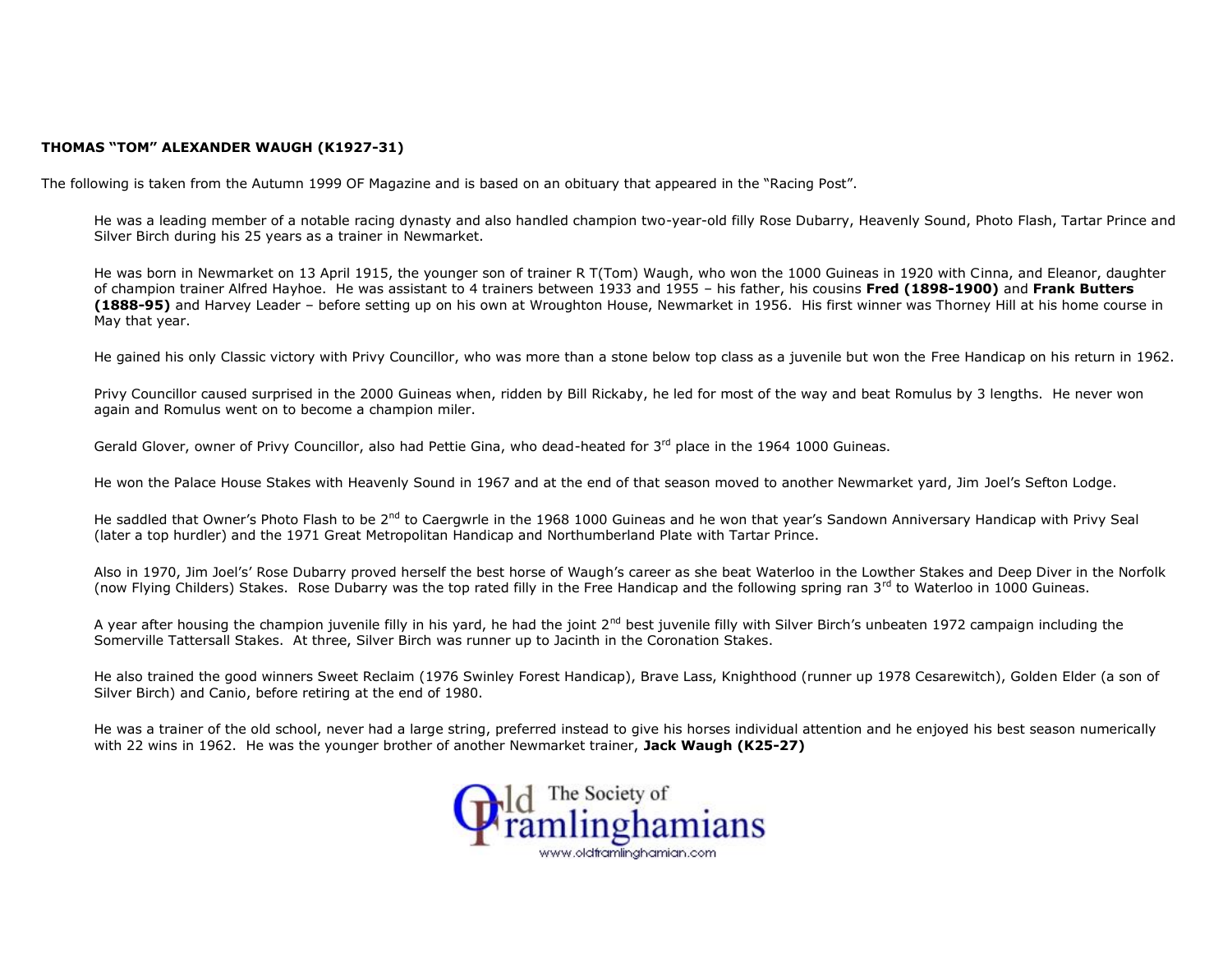He died on 22 February 1999 at the age of 83.

#### **"JOHN" ALEXANDER WAUGH (K1941-48)**

He was born on 22 March 1931. He became assistant to George Colling at Stanley House and Hurworth House in 1951. He then worked as an assistant trainer for Reg Day, his own grandfather Richard's successor as trainer to the Kaiser at Graditz. Next he became private trainer, based at Fitzroy House, Newmarket to owner Sir R. McAlpine, until he became stud manager for the McAlpine family at Wyck Hall Stud. In 1974 he also stud manager at Someries (for Lady Zia Wernher) and (with Lord Derby) at Woodlands. Pardoner was winner of the Newbury Spring Cup and the Blacknest Handicap at Ascot. Also numerous other handicap winners like Apiarian, Too Much, Bigamy, Royalties, Soothing Tandem, Requite Alzara, Hartswell, La Connaisseuse Dejist etc.

## **RICHARD "DICK" ERNEST WAUGH (K1942-49)**

He was born on 27 December 1932 and remained a bachelor who was a member of a notable racing dynasty. His father **Alexander "Alec" Ernest Waugh (1904-05)** trained Kelling to win the 1950 Cambridgeshire and his uncle **Percy Richard Waugh (1899-00)** was assistant to Mat Dawson in the days of St Simon.

He spent his entire working life in racing. After learning the basics with his father, he spent time as assistant to George Todd at Manton and Jack Colling at West Ilsley before turning to stud work.

His first post was at Jack Pegley's Burningfold Manor Stud in Surrey. He then managed the Hon Jim Philip's Dalham Hall (now Gazeley) and Derisley (now Dalham Hall) Studs in Newmarket for seven years, before helping put the Aislabie Stud back on its feet.

In 1980 he succeeded Philip Mitchell at Marcos Lemos's Warren Hill Stud, which, along with neighbouring Ashley Heath, was bought by Gerald Carroll in 1988. He remained there until 1992. He also spent some time with the Curragh Bloodstock Agency.

His best success as an owner and breeder came with Santa Roseanna, the three half-sisters Zepha, Countless Tully and Park Stakes winner Countess Candy and Zepha's daughter Zalatia.



Dick Waagh in his racing element

**FRANK ALEXANDER "Alec" WAUGH (K75-79)**

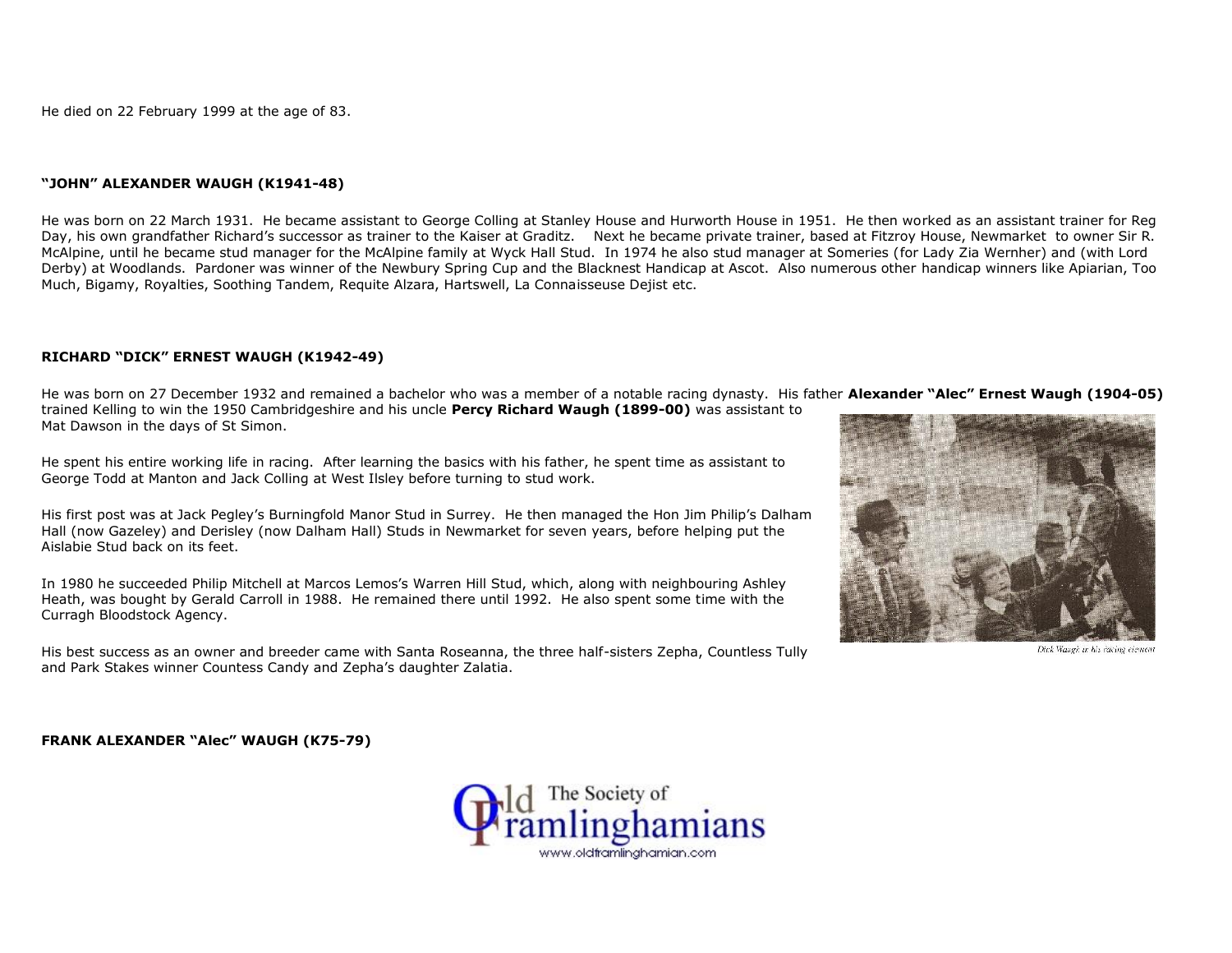He managed the stallions and mares on Haras d'Etreham near Bayeux in Normandy, France, after a spell in Kentucky, so there are still Waughs in racing! Now manager for Alec Wildenstein at the Haras Au Bois Roussew and in addition owns his Jedburgh Stud near Bayeux.

## **THOMAS CHARLES SCOTT "Tom" WAUGH (49-50)**

After serving an apprenticeship at PYE RADIO as an electronic engineer, he moved to METALS RESEARCH and in the mid Sixties started travelling doing installation & service work all over Europe and other countries and soon became "our man in Moscow" as he travelled to Russia so much. Since then, until he retired a few years ago, he worked in sales & marketing for OMC EASTWAY in East Europe and also set up 2 offices (for different companies) in Moscow. His last company was STARION INTERNATIONAL and as the East Europe Sales Manager he was selling Fragrances & Perfumes to the whole of what was East Europe. His Patch was Albania to Vladivostock.

## **HARRY DAWSON WAUGH (K77-80)**

Served 3 year apprenticeship at Ransomes of Ipswich, during which time he was top apprentice. Later he became a development engineer with Ford/Fiat Tractors at Basildon. After 15 years he went into the audio/visual business prior to starting his own company "Think Audio/Visual" with a partner, in 2006. Early results are encouraging, detailed information can be found on their website at www.think-av.com

On the following page is a photo taken around 1900 to 1904. Of those pictured, Charlie, Hugo, Tom and Dawson attended the College.